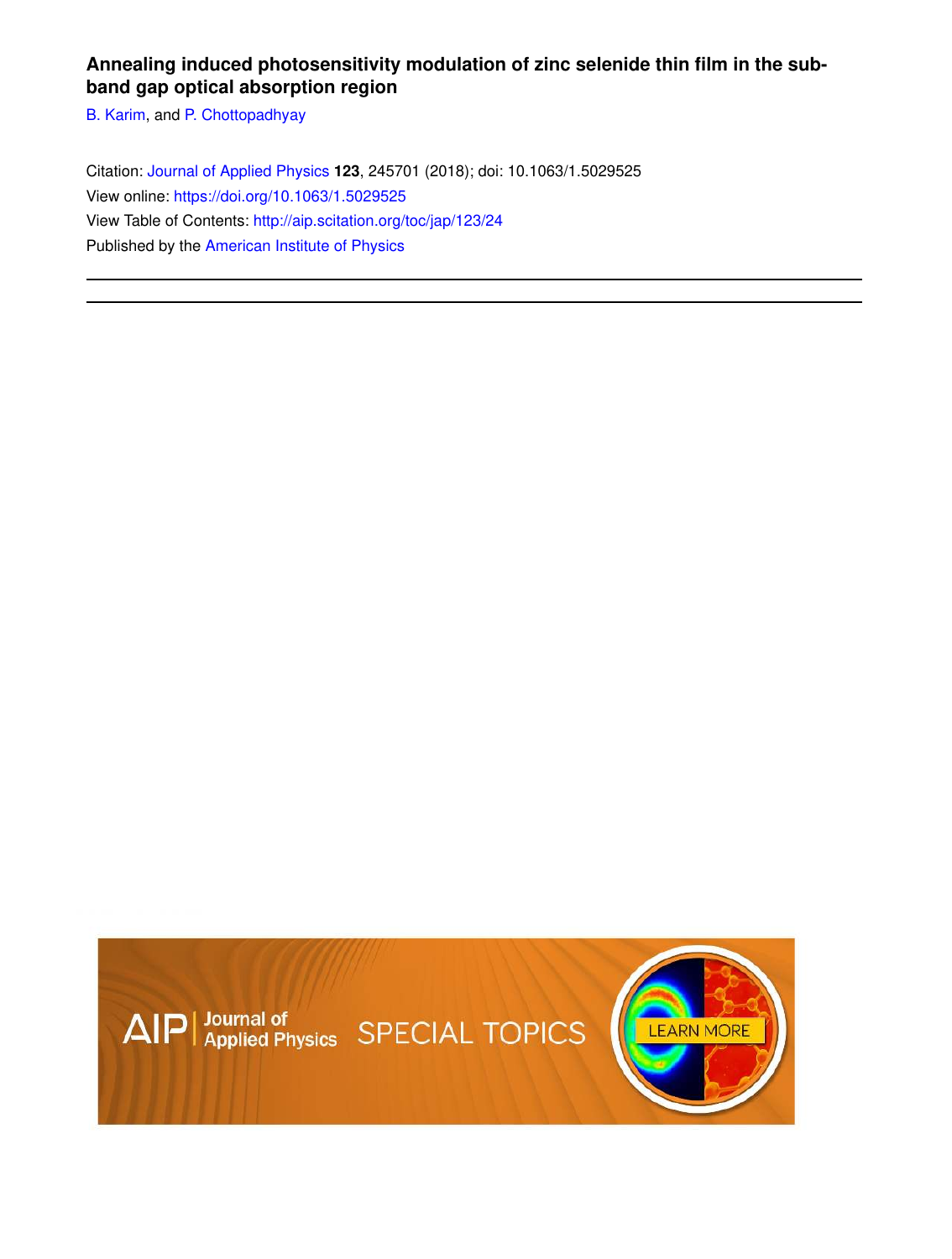

# Annealing induced photosensitivity modulation of zinc selenide thin film in the sub-band gap optical absorption region

## B. Karim and P. Chottopadhyay<sup>a)</sup>

Department of Electronic Science, University of Calcutta, 92 A.P.C. Road, Kolkata 700009, India

(Received 15 March 2018; accepted 3 June 2018; published online 22 June 2018)

The photosensitivity of the chemical bath deposited zinc selenide (ZnSe) thin film of bandgap 2.8 eV air annealed at different temperatures has been studied under sub-band gap optical illuminations of photon energies 1.77, 1.91, and 2.07 eV, respectively. The study reveals significant and systematic changes in the photocurrent even when the photon energy is restricted well below the band gap energy of the material. In addition, the photocurrent decreases more or less exponentially with the annealing temperature, although the absorption coefficients of the annealed samples in the sub-band gap region are seen to be enhanced compared to the as-deposited sample. The XRD measurements show the cubic phase of ZnSe, accompanying additionally the orthorhombic  $ZnSeO<sub>3</sub>$ crystallites in the deposited film. The study further reveals comparatively stronger crystalline improvement of the  $ZnSeO<sub>3</sub>$  crystals than the cubic  $ZnSe$  crystals upon annealing. The observed photosensitivity of the film is compared to that of the cadmium sulphide film deposited by a chemical bath deposition technique and found to be sharply contrasting in behavior. We attribute the unusual photosensitivity of the ZnSe film to  $\text{ZnSeO}_3$  crystallites which act simultaneously as self generators and absorbers of photoelectrons in the ZnSe crystals, without effectively contributing to the overall photoconductivity of the material. Published by AIP Publishing. https://doi.org/10.1063/1.5029525

## I. INTRODUCTION

The study of zinc selenide (ZnSe), either in the crystalline or in the polycrystalline form, has remained an active field of solid state research due to its widespread application in the area of photonic devices, which includes semiconductor lasers,<sup>1,2</sup> LEDs,<sup>3</sup> photovoltaic cells,<sup>4</sup> and different optical detectors including VIS-blue-UV photodetectors.<sup>5,6</sup> Different workers have processed this material by applying different deposition methods and studied the optoelectronic properties of the material, primarily concentrating on the band-to-band transition region relevant to photonic applications. However, despite prolonged research on the optoelectronic properties of the material, the sub-band gap optical absorption region governed by the defects capable of absorbing photons with energy less than the band gap of the material has been ignored in the majority of the publications. This is particularly important when the material is grown in the polycrystalline form. The recent studies on the polycrystalline sulfide semiconductors have revealed interesting results which indicate sub-band gap electronic excitations from the deep levels and the localized states at the grain boundaries of the material.<sup>7</sup> The electronic transitions eventually lead to the sub-band gap absorption tail, known to be largely influenced as a result of annealing. In spite of several reports on the occurrence of sub-band gap absorption, the photoconductivity of the polycrystalline ZnSe film in the said absorption region is still not adequately studied. We have undertaken this particular issue and studied the photoconductivity of the chemically bath deposited ZnSe thin films in the sub-band gap optical absorption region. The results of the investigations are reported in this communication.

#### II. EXPERIMENTAL

The zinc selenide thin films are deposited on glass substrates by applying the chemical bath deposition technique reported by Bakiyaraj and Dhanasekaran.<sup>8</sup> One of the substrates containing the deposited film is cut into several pieces of which a few are chosen and given an open air heat treatment at 50, 100, 150, and 200 °C, respectively, for a period of 30 min. The thickness of the film as determined by a field effect scanning electron microscope is found to be nearly  $2 \mu$ m. The ohmic contacts on the samples are established by indium, deposited onto the film by vacuum evaporation. A two probe method is applied to measure the current-voltage characteristics of the samples at room temperature under different sub-band gap optical illuminations of intensities 2700, 9800, and 13 900 Lux and the photon energies 1.77, 1.91, and 2.07 eV, respectively. At the time of I-V measurements, we have found considerable current instability at low voltages. This we apprehend to be due to highly resistive and polycrystalline nature of the sample. To avoid this problem, we measured the current at relatively higher voltages by varying the voltage in steps of 0.3 V. Also in order to avoid the transient effects observed in polycrystalline ZnSe films,  $9-12$  we have given sufficiently long time for the stabilization of the sample current. The optical absorption spectra of the samples are measured using a UV-VIS spectrophotometer, followed by XRD measurements to determine the crystal structure of the deposited film. The energy dispersive spectroscopy (EDS) measurements are made to determine the composition of the films.

### III. RESULTS AND DISCUSSION

The current density vs. electric field characteristics of a)Author to whom correspondence should be addressed: pcelc@caluniv.ac.in the as-deposited and annealed ZnSe thin films are shown in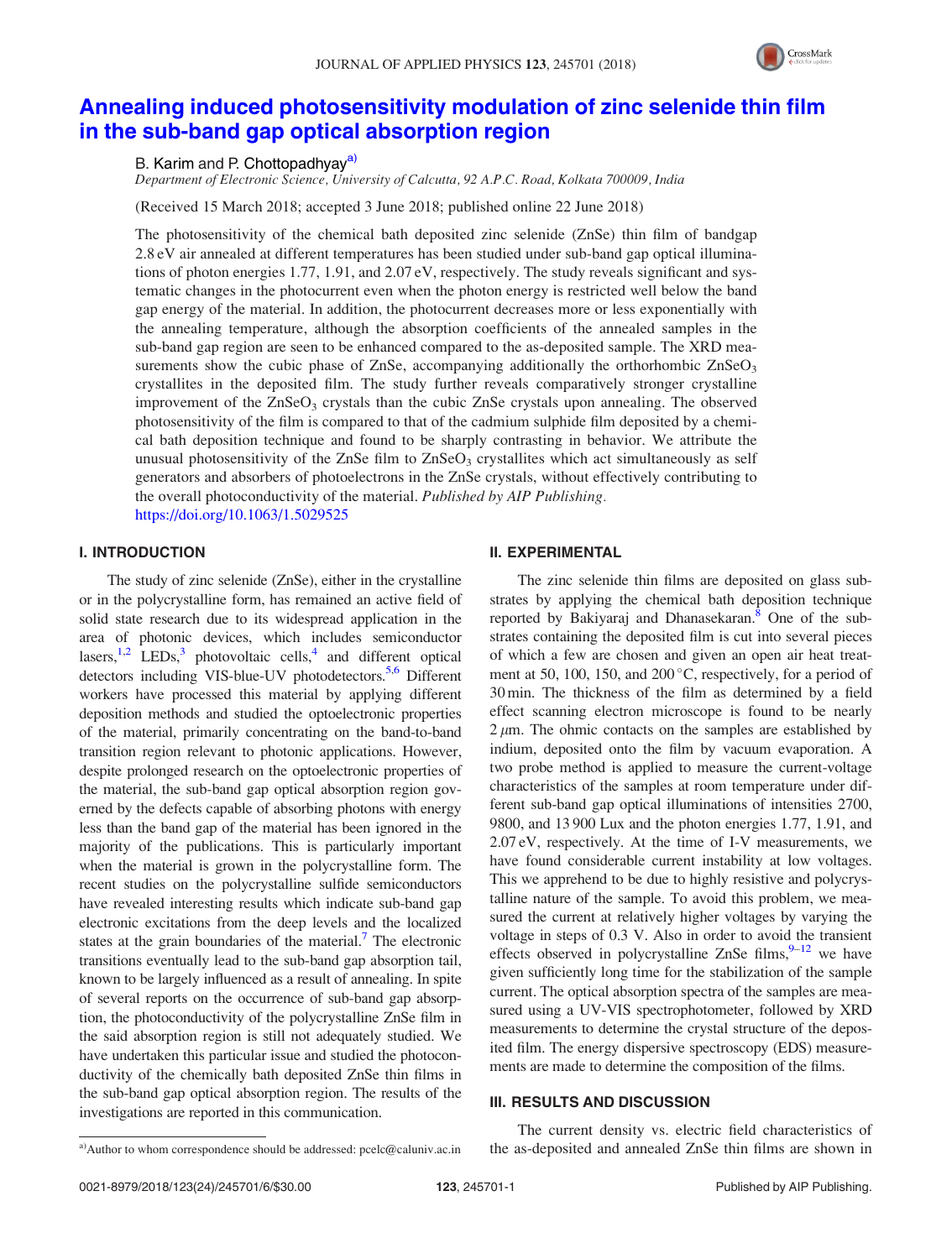Figs.  $1(a)$  and  $1(b)$ , respectively. The characteristics for both the samples show distinct photosensitivity even for photon energy less than the band gap energy of the material. To get a more clear view of the sub-band gap photosensitivity of the material, we have determined the photocurrent of the samples by subtracting the dark current from the total measured current in the sub-band gap absorption region. The photocurrent density vs. electric field plot for different sub-band gap photon energies is shown in the inset of Figs.  $1(a)$  and  $1(b)$ for the as-deposited sample and the sample annealed at 200 °C, respectively. In both the cases, the photocurrent density varies more or less linearly with the electric field and changes systematically as a result of the combined effect of the photon flux and the photon energy restricted below the band gap energy of the material. What seems to be interesting to note from Fig. 2 that the decrease in the photocurrent is nearly exponential with the annealing temperature and may be fitted by the relation

$$
I_{Ph} = I_0 \exp(-\eta T_A), \qquad (1)
$$



FIG. 1. The current density vs. electric field characteristics of as-deposited (a) and  $2000\degree$ C annealed (b) ZnSe thin films under sub-band gap optical illumination. The insets in (a) and (b) show the variations of the photocurrent density with electric field for as-deposited and annealed ZnSe samples under sub-band gap optical illumination.



FIG. 2. The variation of photocurrent of the ZnSe thin film with annealing temperature for different sub-band gap photon energies.

where  $T_A$  is the annealing temperature and  $I_0$  and  $\eta$  are fitting parameters. The parameter I<sub>0</sub> varies from  $4.77 \times 10^{-7}$ A to  $4.81 \times 10^{-3}$  A as the photon energy increases from 1.77 eV to 2.07 eV. Over the same range of photon energy, the parameter  $\eta$  varies from  $-0.015 \text{ K}^{-1}$  to  $-0.038 \text{ K}^{-1}$ . A large scattering of data corresponding to the  $150^{\circ}$ C annealed sample constrained us to include them in obtaining the fitted relation. In order to examine the significance of the results, we have plotted in Fig. 3 the photocurrent as a function of inverse annealing temperature. As may be seen from the figure, the nature of variation of the photocurrent is not strictly Arrhenius. The variation, however, indicates a possible correlation of the parameter  $\eta$  with the activation energy and the pre-factor  $I_0$  to be implicitly related to the defects in the film.

The effect of annealing is further reflected from the plot of sample resistance as a function of photon energy for the asdeposited sample and the sample annealed at 200 °C shown in Fig. 4. The variation of the resistance is found to be much sharper for the as-deposited sample compared to the annealed one and can be fitted linearly, with slopes and intercepts,  $1.04 \times 10^{9} \Omega \text{ (eV)}^{-1}$  and  $2.17 \times 10^{9} \Omega$ , respectively, for the



FIG. 3. The logarithmic variation of the photocurrent of ZnSe thin film with the inverse annealing temperature.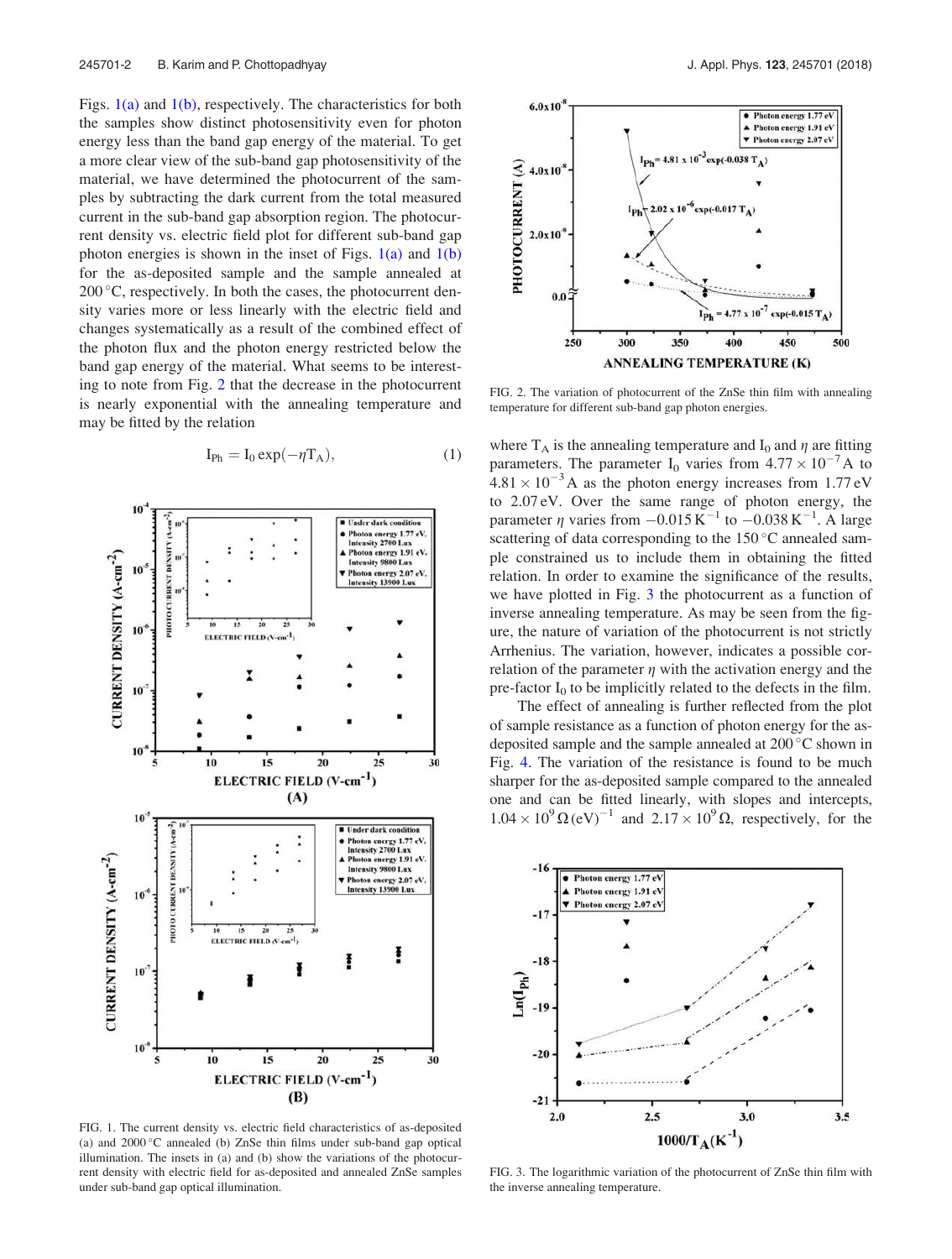

FIG. 4. The variation of resistance of ZnSe thin film with the photon energy for the as-deposited sample and the sample annealed at  $200^{\circ}$ C. The inset shows the variation of the resistivity of the material with the photon energy.

as-deposited sample and  $1.77 \times 10^8 \Omega$  (eV)<sup>-1</sup> and  $5.84 \times 10^8$  $\Omega$ , respectively, for the 200 °C annealed sample. For further analysis of the results, we have estimated from the J-E plots, the resistivities of the samples. The variation of the resistivity as a function of photon energy with annealing temperature as the parameter is shown in the inset of Fig. 4. The plot clearly shows the significance of sub-band gap photon energy and annealing on the sample resistivity.

The observed photoconductivity in the sub-band gap photo absorption region cannot be accounted for applying the well known Petritz's model<sup>13</sup> as the model applies to the band-to-band absorption region and neglects space charge density in the grains constituting the polycrystalline material. Rakhshani<sup>14</sup> has considered excess carrier concentration due to the absorption of photons and a change in the carrier mobility, assuming a single defect level instead of distributed defects at the grain boundaries of the material. It is, however, possible that these distributed defects at the grain boundaries coupled with discrete energy levels such as deep levels can play a vital role in controlling the sub-band gap photoconductivity of the sample. It has been pointed out earlier that the above defects play crucial role in the sub-band gap optical absorption in the polycrystalline CdS thin film.<sup>7</sup> Therefore, to explore the origin of excess photoconductivity of the film, the sub-band gap optical absorption spectra of the asdeposited and annealed films are critically analyzed. The absorption curves in Fig. 5 show a sharp rise near the absorption edge due to band-to-band transitions accompanying an elongated absorption tail in the sub-band gap region. However, a closer view revealed an absorption hump in the intermediate range of photon energies which eventfully allows one to decompose the whole absorption curve into four regions, namely, a constant region, the absorption hump, the Urbach region, and the band-to-band transition region. For illustration, the four regions of the absorption model are shown separately in the inset for the as-deposited sample. The observation is in contrast to the chemical bath deposited (CBD) deposited CdS thin film where the absorption curve has been described by three absorption regions.<sup>7</sup> Moreover,



FIG. 5. The variation of the optical absorption co-efficient of the asdeposited and annealed ZnSe thin films. The inset shows the four different optical absorption regions for the as-deposited sample.

the absorption spectra in the sub-band gap region indicate its sensitivity to the annealing temperature, thereby reflecting the apparent enhancement in the absorption co-efficient of the samples. We have estimated the Urbach energy for each of the absorption curves of the ZnSe samples by applying the Urbach exponential law<sup>15</sup> and found the Urbach energy to be varying from 1.87 eV for the as-prepared sample to 2.2 eV corresponding to the sample given heat treatment at  $200^{\circ}$ C. The subsequent analyses of the data in the region I suggest a linear law, may be described by the relation  $\alpha = \alpha_c + \beta$  (h $\nu$ ), where  $\alpha_c$  and  $\beta$  are the fitting parameters. The parameters are found to be sensitive to the annealing temperature. For instance, the values of  $\alpha_c$  and  $\beta$  vary from 8608 cm<sup>-1</sup> and  $2289 \text{ cm}^{-1} \text{ eV}^{-1}$  for the as-deposited sample to  $4217 \text{ cm}^{-1}$ and  $5786 \text{ cm}^{-1} \text{ eV}^{-1}$  for the sample annealed at  $200 \degree \text{C}$ . While the linear variation indicates excitations from the deep levels, the absorption hump next to this linear region is somewhat complex. To get an intuitive idea of the possible factors causing the absorption hump, we carefully investigated the compositional and structural properties of the ZnSe thin film under as-deposited and annealed conditions. Figure 6 shows the EDS results for all the samples. The analysis of the results confirms the presence of Zn, Se, and O in all samples, though no appreciable deviation in their contents is noticed upon annealing. The atomic percentage of Zn remains almost invariant in the annealed samples, whereas the percentages of Se and O fluctuate a bit in the annealed samples compared to the as-prepared one. Besides, no additional impurity element has been identified in the EDS graphs of the samples, before or after annealing, except for an insignificant trace of sodium in the as-deposited sample. In view of this observation, it is unlikely that the variation in the composition upon annealing has played any distinctive role in the sub-band gap absorption hump. More likely, the absorption hump has emerged due to the presence of an additional defect or mixed phase comprising ZnSe nano-crystals and other crystalline phases. The XRD patterns shown in Fig. 7 clearly indicate the presence of a cubic phase of ZnSe (JCPDS 80-0021) accompanying the orthorhombic phase of ZnSeO<sub>3</sub> crystals (JCPDS 78-0446). In a number of studies, the presence of  $ZnSeO<sub>3</sub>$  crystallites in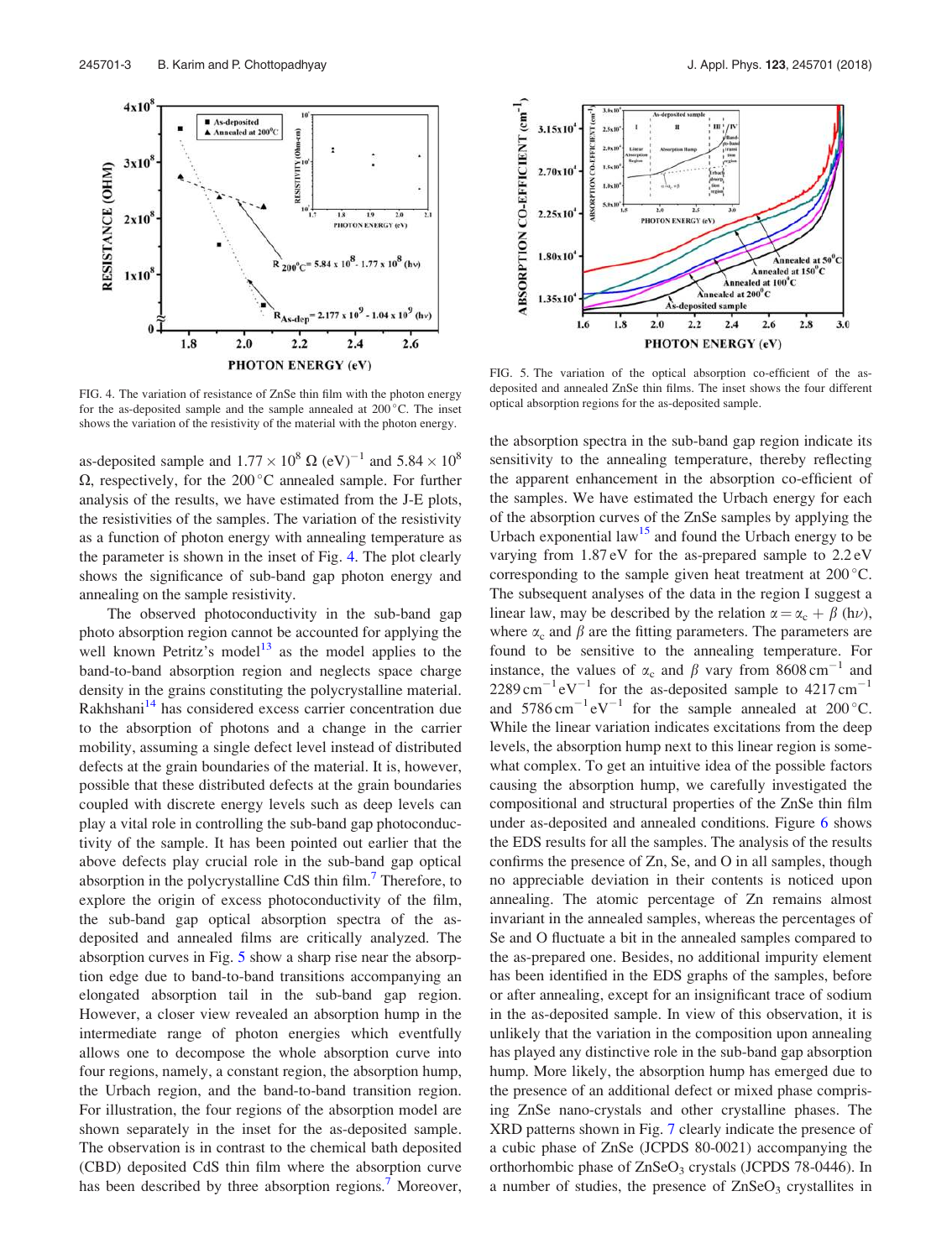

FIG. 6. The EDS graphs for the asdeposited and annealed ZnSe samples. (a) As-deposited, (b) annealed at  $50^{\circ}$ C, (c) annealed at  $100^{\circ}$ C, (d) annealed at 150 $\degree$ C, and (e) annealed at 200 $\degree$ C.



FIG. 7. The XRD pattern of the ZnSe thin film deposited by the chemical bath deposition technique. (a) As-deposited sample and (b) sample annealed at  $200^{\circ}$ C.

ZnSe films has been reported.<sup>16–18</sup> The present results further confirm the occurrence of  $ZnSeO<sub>3</sub>$  crystallites in the CBD ZnSe thin film. Interestingly, compared to the as-deposited sample, the XRD peak intensity is found to be increased substantially for the annealed samples, thereby indicating an improved crystallinity of the  $ZnSeO<sub>3</sub>$  phase. We have further considered the possibility of  $ZnSeO<sub>3</sub>$  formation after annealing. However, the formation of  $ZnSeO<sub>3</sub>$  is very unlikely as the ZnSe samples are annealed at  $200^{\circ}$ C or below in the present study. The occurrence of  $ZnSeO<sub>3</sub>$  has been reported relatively at higher temperature, e.g., annealing at 623 K and above for 24–26 h.<sup>19,20</sup> Verma *et al.*<sup>21</sup> reported the formation temperature of  $ZnSeO<sub>3</sub>$  to be 442 °C. There are several other reports where  $ZnSeO<sub>3</sub>$  has been found to be absent even at an annealing temperature of  $500^{\circ}$ C and above<sup>22,23</sup> or present in insignificant amounts after annealing in the temperature range of  $430-700$  °C.<sup>24</sup> Therefore, the growth of  $ZnSeO<sub>3</sub>$  is unlikely for the annealing temperature restricted at  $200^{\circ}$ C or below in the present work. Moreover, the EDS results do not show any definite and significant increase in the oxygen content after annealing the material up to  $200^{\circ}$ C. Our literature survey on XPS results further reveals the absence of the  $ZnSeO<sub>3</sub>$  phase at low temperature annealing.<sup>25,26</sup> Therefore, one cannot proceed with gradual segregation of ZnSe into the  $ZnSeO<sub>3</sub>$  phase with annealing temperature and correlate the enhanced absorption and decreasing conductivity in terms of different bandgaps of the material. Even if, one considers a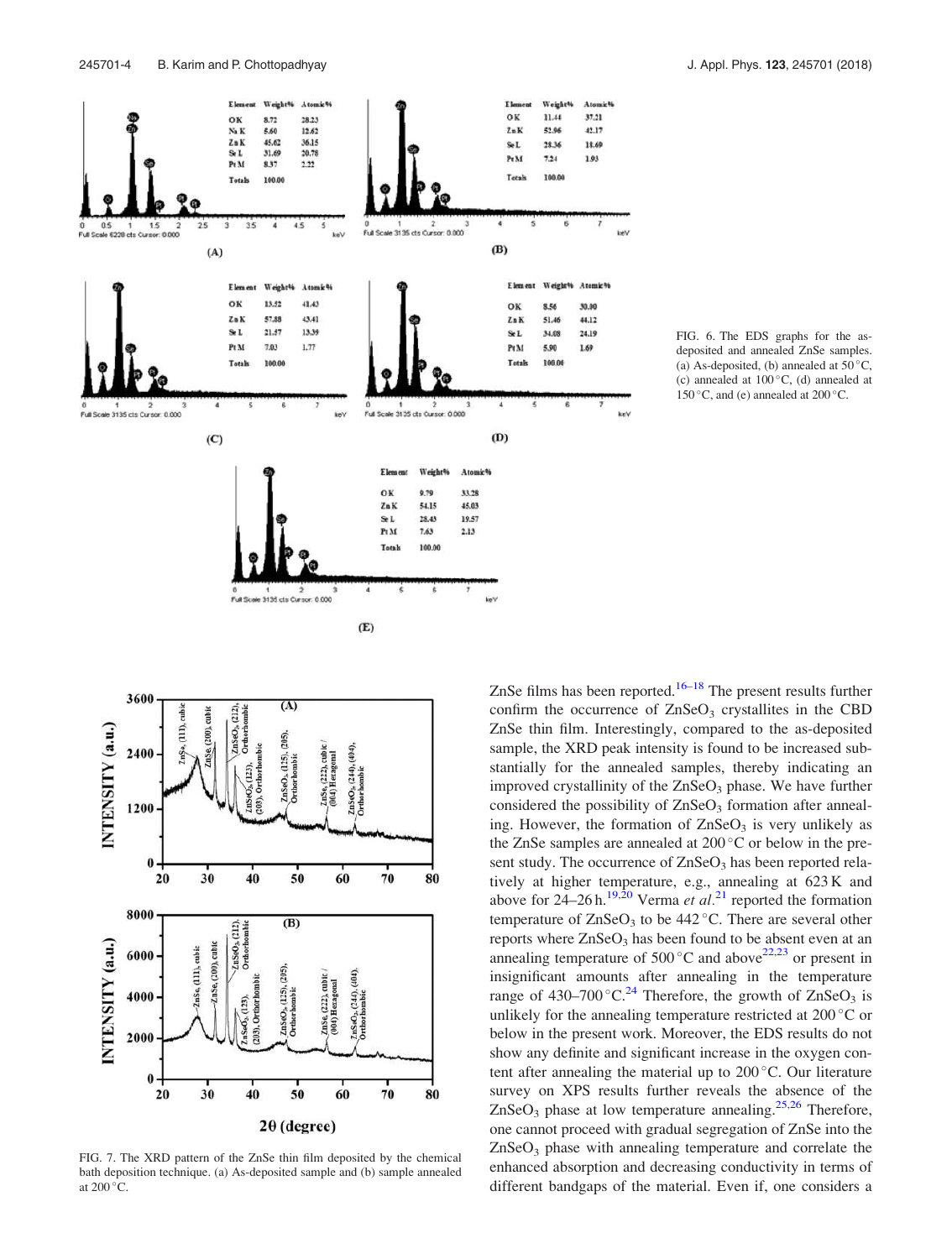layer of  $ZnSeO<sub>3</sub>$  (bandgap 3.228 eV) on the top of the  $ZnSe$ film of bandgap 2.8 eV, the photons should pass through these materials without causing any absorption due to band-to-band electronic transitions, as the photon energy is less than the bandgap energy. An alternative possibility is the absorption of photons as a result of transitions from the defect states in the band gap of the material. Since the XRD measurements confirmed the inherent presence of  $ZnSeO<sub>3</sub>$  crystals in the asgrown sample and their crystalline character is improved upon annealing, we conclude that these crystallites are simultaneously acting as entities capable of trapping photoelectrons generated in the ZnSe crystals and self photo-carrier generators without contributing much to the overall photoconductivity of the sample. The photo-carrier generation and absorption properties of  $ZnSeO<sub>3</sub>$  are consistent with the contrasting observation of enhanced optical absorption and reduced photoconductivity upon annealing.

In order to identify further the significance of  $ZnSeO<sub>3</sub>$ crystals in the ZnSe film, we have compared the photosensitivity of CdS (bandgap 2.42 eV) thin films (chosen as a model semiconductor) grown by the chemical bath deposition technique. The variation of the current density and the photocurrent density of the material with electric field for the same set of sub-band gap optical illuminations is shown in Fig. 8. In this case, the measured photosensitivity is found to be more pronounced for both the as-deposited sample and the sample annealed at  $200\degree C$  compared to the ZnSe samples. The values of the resistance as obtained from the current-voltage measurements are plotted as a function of photon energy in Fig. 9 and found to be linear with slopes varying from  $1.88 \times 10^7$  to  $5.4 \times 10^4$   $\Omega$ (eV)<sup>-1</sup> and the intercepts varying from  $4.48 \times 10^7$  to  $2.1 \times 10^5$   $\Omega$ , respectively, for the as-deposited and annealed samples. As may be seen from the figure, the resistivity of the sample also follows a similar nature of variation. A comparison of the above results with those of ZnSe samples reveals a contrasting impact of annealing on the resistance or the resistivity of the two materials. While the resistance of the CdS thin film decreases upon annealing, the same is found to increase in the case of ZnSe samples. This is further reflected from the variation of photocurrent of the CdS thin film as a function of annealing temperature shown in Fig. 10 for different subband gap energies. It is seen that, in contrast to features exhibited by the ZnSe films, the photocurrent increases exponentially with the annealing temperature, which can be fitted by the relation  $I_{Ph} = I_0 \exp(\eta T_A)$ . In this case, the value of  $I_0$ is found to vary from  $9.01 \times 10^{-12}$  to  $1.73 \times 10^{-10}$  A, while the parameter  $\eta$  varies from 0.027 K<sup>-1</sup> to 0.022 K<sup>-1</sup> as the photon energy is increased from 1.77 eV to 2.07 eV. One can possibly associate a layer of CdO (bandgap 2.3 eV) formed due to the heat treatment<sup>27,28</sup> to account for the change in the photocurrent. However, it is reported that such a layer can enhance the dark conductivity of the CdS film, but the overall photoconductivity of the material decreases significantly for the film annealed at  $350^{\circ}$ C compared to the samples annealed relatively at lower temperatures. $^{28}$  This implies the role of CdO in modulating the photoconductivity of the CdS film to be insignificant in the present case, as the heat treatment was restricted at or below 200 °C. Moreover, as the



FIG. 8. The current density vs. electric field characteristics of as-deposited (a) and  $200\,^{\circ}\text{C}$  annealed (b) CdS thin films under sub-band gap optical illumination. The insets in (a) and (b) show the variations of the photocurrent density with electric field for as-deposited and annealed CdS samples under sub-band gap optical illumination.



FIG. 9. The variation of resistance of the CdS thin film with the photon energy for the as-deposited sample and the sample annealed at 200 °C. The inset shows the variation of the resistivity of the material with the photon energy.